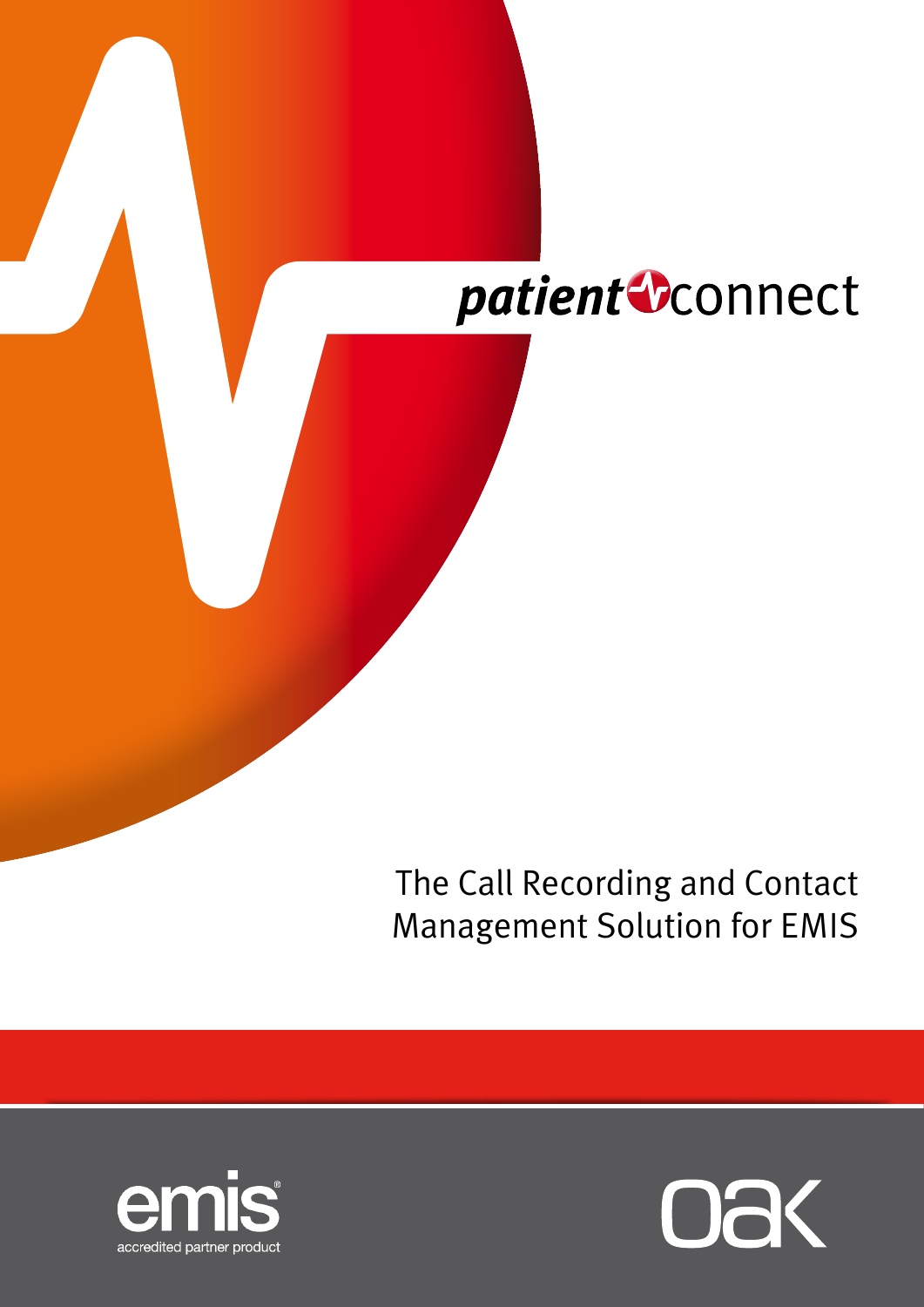Phillip Reynolds Joint CEO



## Technical features

By using advanced CTI technology, award winning call recording technology, and the approved integration with EMIS, Oak has been able to create a unique communications management solution for all EMIS users.

Patient Connect incorporates Call Recording, Contact Management and Automated Call Handling to deliver a fully integrated solution for EMIS users.

### Record Calls

All telephone calls are recorded as encrypted files and can be searched for and played back via a web interface. This facility enables the practice to easily review any calls to or from patients.

#### Popup Screen

When the telephone rings a discrete on-screen display pops up showing the caller's number, name, as well as Address Book / EMIS information. This is before the call is answered.

#### Display Dashboard

When the call is answered the Patient Connect Dashboard is displayed showing additional EMIS information for the caller, bespoke notes and the "Contact History" of previous communication with the surgery.

| 14 Y for Windows (C) 2001 EMS                               |                                                            |                                 |  |
|-------------------------------------------------------------|------------------------------------------------------------|---------------------------------|--|
| Fie Edit Hen Harrer Satings Faircates rea                   |                                                            |                                 |  |
|                                                             | <b>MNAM 5 &amp; 5 &amp; 5 &amp; V &amp; 3 H M W</b>        |                                 |  |
| mUNK Registers ( B. Alayta) B.                              |                                                            | <b>RDD-A</b><br>PALE  Ensail: N |  |
|                                                             | Mr. 12988, Mrs Mournen Abbott, SI West Street Meeton Cragg | Age 48 years 18                 |  |
| <b>Emil VS Edit Augustration Substit - Gegular Automnis</b> |                                                            |                                 |  |
| <b>Comment of the Second State</b>                          |                                                            |                                 |  |
| <b>Turnase</b>                                              | <b>Abbooks</b>                                             | No valid NHT Norber             |  |
| Province surname(s)                                         |                                                            | Please obtain number from       |  |
| Foremann(w)                                                 | <b>MISTING</b>                                             | HA-100 and change via high      |  |
| Calling name                                                | <b>MANTUMER</b>                                            | seeing ity saytion.             |  |
| Bate of hirth                                               | 25.01.1943                                                 |                                 |  |
| Title.                                                      | Marin."                                                    |                                 |  |
| House name/Flat                                             |                                                            |                                 |  |
| No. and street                                              | 53 Worth Street                                            |                                 |  |
| <b>Village</b>                                              | How ton.                                                   |                                 |  |
| Tumu.                                                       | Criers.                                                    |                                 |  |
| County                                                      | West Turkskiru                                             |                                 |  |
| Fout code                                                   | <b>TOOL</b>                                                |                                 |  |
| Records at                                                  |                                                            |                                 |  |
| Telephone number                                            | 83262281827                                                |                                 |  |
| Hill ausbor-                                                | 1109133735                                                 |                                 |  |
| Hospital Humber[8]                                          | 199651                                                     | <b>University</b>               |  |
| Health Authority.                                           |                                                            | - EPP-Road miles                |  |
| Tradied Pertner                                             | Leeds FIELA                                                | K Walking quarters.<br>в        |  |
| Requisitoring Dr                                            | Dr David Stables                                           | 'Special dist/Blocked           |  |
| I though the chairs                                         | Dr Dowld Highles                                           | Hesidential Inst.               |  |
| <b>EXPERIENCE IN AN ARTISTS</b>                             |                                                            | are the way the distance        |  |

| EMIS RECORD CARD CAN BE DISPLAYED WITH A SINGLE CLICK                         | Call<br>Recording                                                                  | Contact<br>Management                                                   |
|-------------------------------------------------------------------------------|------------------------------------------------------------------------------------|-------------------------------------------------------------------------|
| "Ease of use and seamless integration<br>are key elements of Patient Connect" | <b>Business Protection</b><br><b>Record Abusive Calls</b><br><b>Staff Training</b> | <b>Patient/Business</b><br><b>Contact History</b><br><b>Audit Trail</b> |

ith an increasing amount of patient contact by lephone and the use of triage, recording of calls is sential so it's absolutely clear who advised what, when d to whom.

#### Display EMIS Record Card

A single click of the "EMIS" button on the Patient Connect Dashboard and the active patient is changed to the caller and the EMIS Record Card displayed.

#### Click to Dial

Dial EMIS and other contacts directly from the screen by simply clicking the selected contact. Add notes to call, send SMS texts, or email for a complete outbound communication system.

#### Capture New Phone Numbers

Capture new numbers of patients, suppliers, PCT contacts or just annoying sales calls you wish to screen at busy times.

> Telephone Integration

Click to Dial Extension Status Number Capture

EMIS Interaction

Preview/Pop EMIS Information EMIS Record Card

With an ever-increasing focus on regulatory compliance and the need to constantly improve performance, the demand for integrated communication and business management solutions has never been greater.

Patient Connect is the solution for EMIS users.

| <b>Resolve Disputes</b>    | With an increasing amount of patient contact by<br>telephone and the use of triage, recording of calls is<br>essential so it's absolutely clear who advised what, w<br>and to whom. |
|----------------------------|-------------------------------------------------------------------------------------------------------------------------------------------------------------------------------------|
| Demonstrate Compliance     | Conforms with best practise guidance in confirming<br>patient identity. All call recordings are encrypted and<br>stored adhering to BSI 0008 standards.                             |
| <b>Monitor Quality</b>     | Facilitates the monitoring and evaluation of telephon<br>calls made by the practice allowing the review and<br>improvement of procedures and staff performance.                     |
| <b>Improve Performance</b> | Reduce call handling times by on average 30 seconds<br>Patient Connect enables practice staff to offer an<br>enhanced patient service and better performance.                       |
| Save Time & Money          | Deal with more patient communication with the same<br>number of staff. Patient Connect will also assist in<br>improving your QoF performance.                                       |

## patient vconnect

## *who advised… what, when and to whom*

| No Kayner Sidell                                                      |                               |                                        |                                                                                                                                                                                                                                                                                                                                                                                                     |                                                                           |                                                         | <b>DISCOVER</b>                                                                   |  |
|-----------------------------------------------------------------------|-------------------------------|----------------------------------------|-----------------------------------------------------------------------------------------------------------------------------------------------------------------------------------------------------------------------------------------------------------------------------------------------------------------------------------------------------------------------------------------------------|---------------------------------------------------------------------------|---------------------------------------------------------|-----------------------------------------------------------------------------------|--|
| Transit<br><b>Mrs Mauruan Abbott</b><br>Address                       |                               | Description<br>53 went St - Dr Stuples | <b>Decise</b>                                                                                                                                                                                                                                                                                                                                                                                       | for thanks Jones<br><b>SLM &amp; Nie</b>                                  | Ga.K.                                                   |                                                                                   |  |
| S3 West Street, Bewlm, Cragg, West Yorkshire, HX6                     |                               |                                        |                                                                                                                                                                                                                                                                                                                                                                                                     | <b>No Vald NW Vander</b>                                                  |                                                         | <b>Jalousko</b>                                                                   |  |
|                                                                       |                               |                                        |                                                                                                                                                                                                                                                                                                                                                                                                     | Bridly We brighten in a 1972 to 21 to 21 to 220 Australians.              |                                                         | <b>Spen Follow</b>                                                                |  |
| <b>Tigched</b>                                                        |                               |                                        |                                                                                                                                                                                                                                                                                                                                                                                                     |                                                                           |                                                         |                                                                                   |  |
| Guerran HAS Humber 7 Head of Fearing                                  |                               |                                        |                                                                                                                                                                                                                                                                                                                                                                                                     |                                                                           |                                                         |                                                                                   |  |
| Contact Holly's and File Syles                                        |                               |                                        |                                                                                                                                                                                                                                                                                                                                                                                                     | <b>Digestowent</b> R.                                                     |                                                         |                                                                                   |  |
| Date                                                                  | <b>Insurer</b>                | <b>Institut</b>                        | <b>Earthert Hotes</b>                                                                                                                                                                                                                                                                                                                                                                               |                                                                           |                                                         |                                                                                   |  |
|                                                                       | <b>Different</b>              | James College                          |                                                                                                                                                                                                                                                                                                                                                                                                     | Called Hi Hark Aldorf on 076000 (214th in grover left construct           |                                                         |                                                                                   |  |
| <b>INSURIA (GROVE)</b>                                                | DSw                           | James Colms                            |                                                                                                                                                                                                                                                                                                                                                                                                     |                                                                           |                                                         | Received a call from Hr Hark Aldorn calling from 278020 (23456 exerts a call back |  |
| <b>PUS EMITTE ST. 15-MI</b>                                           | <b>Diffuse</b>                | James Dollars                          | from curse to medication for his only<br>Peel Contact with the Next Abbedt passed into surgery, worred about with<br>Nauream saling it dippery conditions - offered to load making stati.<br>Received a call Porn His Haureen Aldouit calling Forn CODIZ/H6609 warrand in<br>know if her repeat prescription is ready as she has non suit of incidiate<br>Texts Task - Pollow up it rank considere. |                                                                           |                                                         |                                                                                   |  |
| 2012/08/11 15:37:14                                                   |                               | Jerrex Colkray                         |                                                                                                                                                                                                                                                                                                                                                                                                     |                                                                           |                                                         |                                                                                   |  |
|                                                                       |                               |                                        |                                                                                                                                                                                                                                                                                                                                                                                                     |                                                                           |                                                         |                                                                                   |  |
|                                                                       |                               | <b>Service College</b>                 | suffuel data have blood besit at                                                                                                                                                                                                                                                                                                                                                                    | Bearined a call from this Maureau Ablant calling from CRACO46029 Required |                                                         |                                                                                   |  |
| . Annual                                                              |                               | <b>Phonica</b>                         | Dette                                                                                                                                                                                                                                                                                                                                                                                               |                                                                           |                                                         | <b>Res Milestate Cana Covert Geo Canadán</b>                                      |  |
| 2010/08/01 11:46:27<br><b><i><u>Commerce</u></i></b>                  |                               |                                        | Add form To Eldrid                                                                                                                                                                                                                                                                                                                                                                                  | Aus Record Apenal                                                         |                                                         |                                                                                   |  |
| Received a call Rock Mis-Majorem Attach calling from<br>E-Not-Theatru | <b>TOLLY GARDEN STORY COM</b> |                                        | <b>Antibiet</b><br><b>ARCHARDING</b>                                                                                                                                                                                                                                                                                                                                                                |                                                                           | - IT Will-No Seven-Collective<br>IT 3106 Hd Hart Milwit | Teledrick<br>a.c.<br><b>Research a contact</b><br>Service Dall                    |  |

Patient Connect Dashboard shown when answering a call